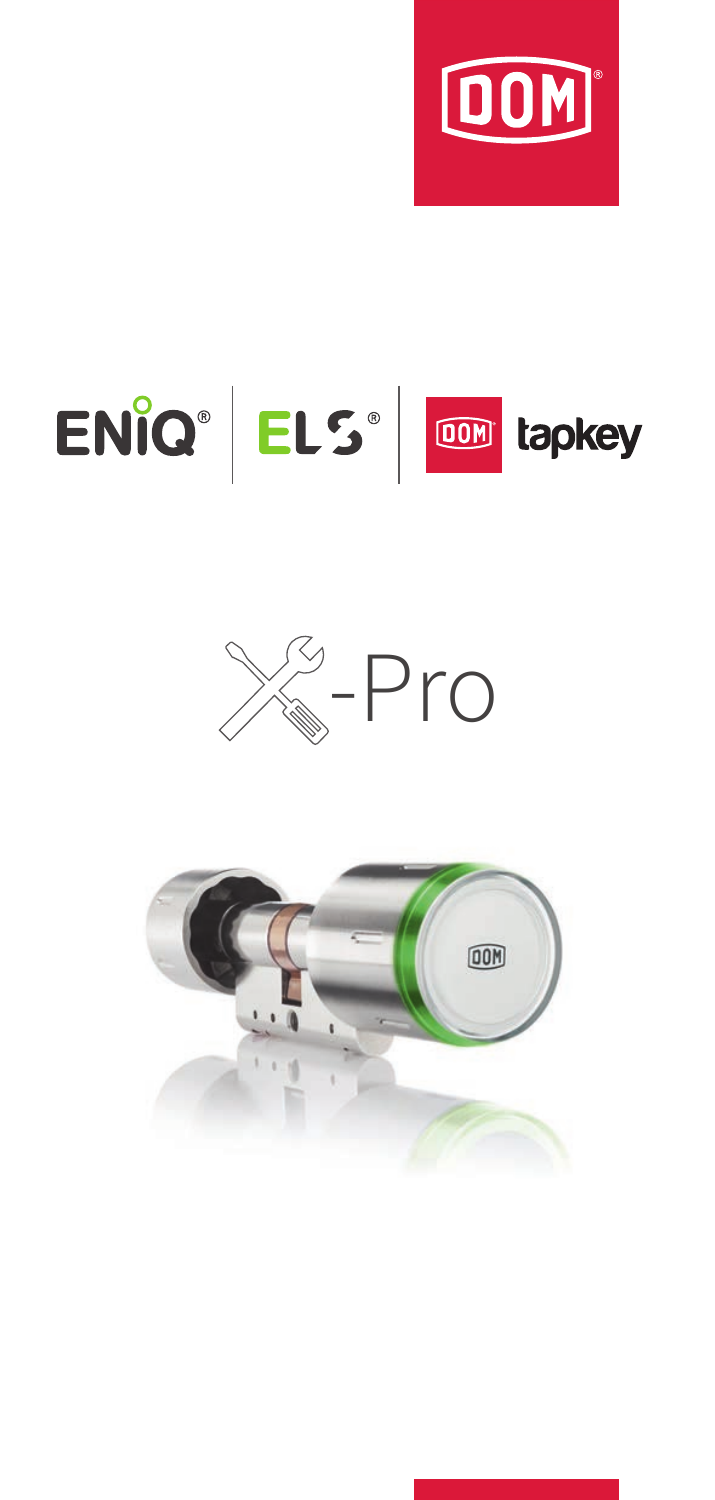







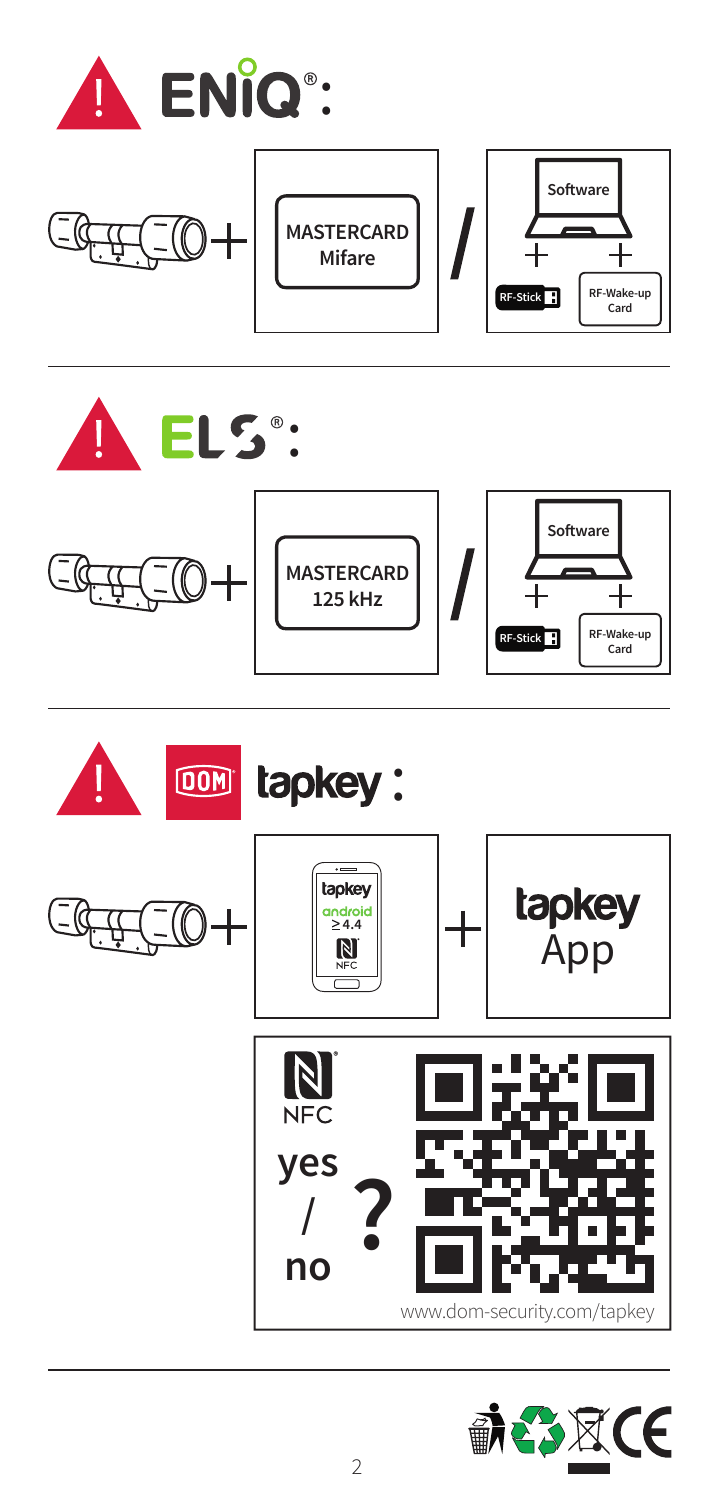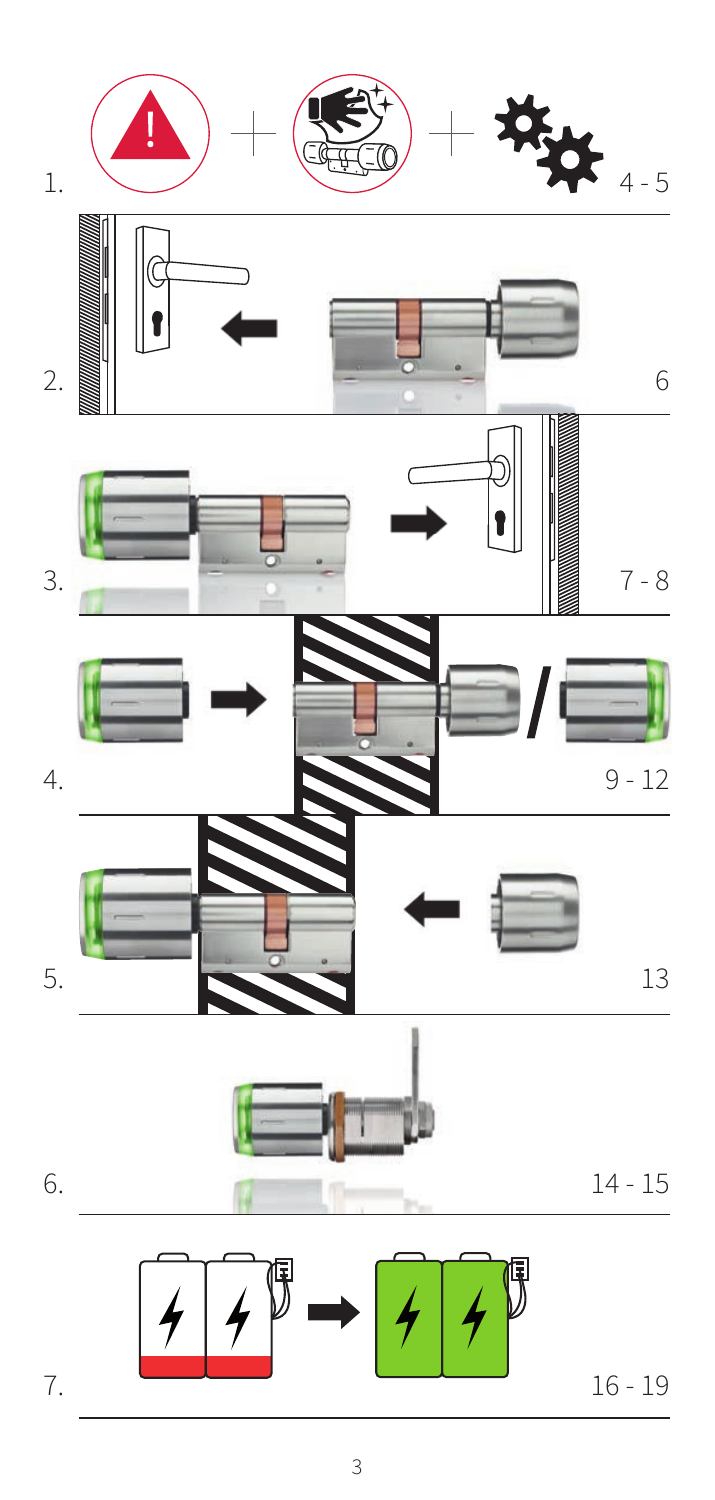



http://en.dom-group.eu/service/technical-support/technical-instructions/

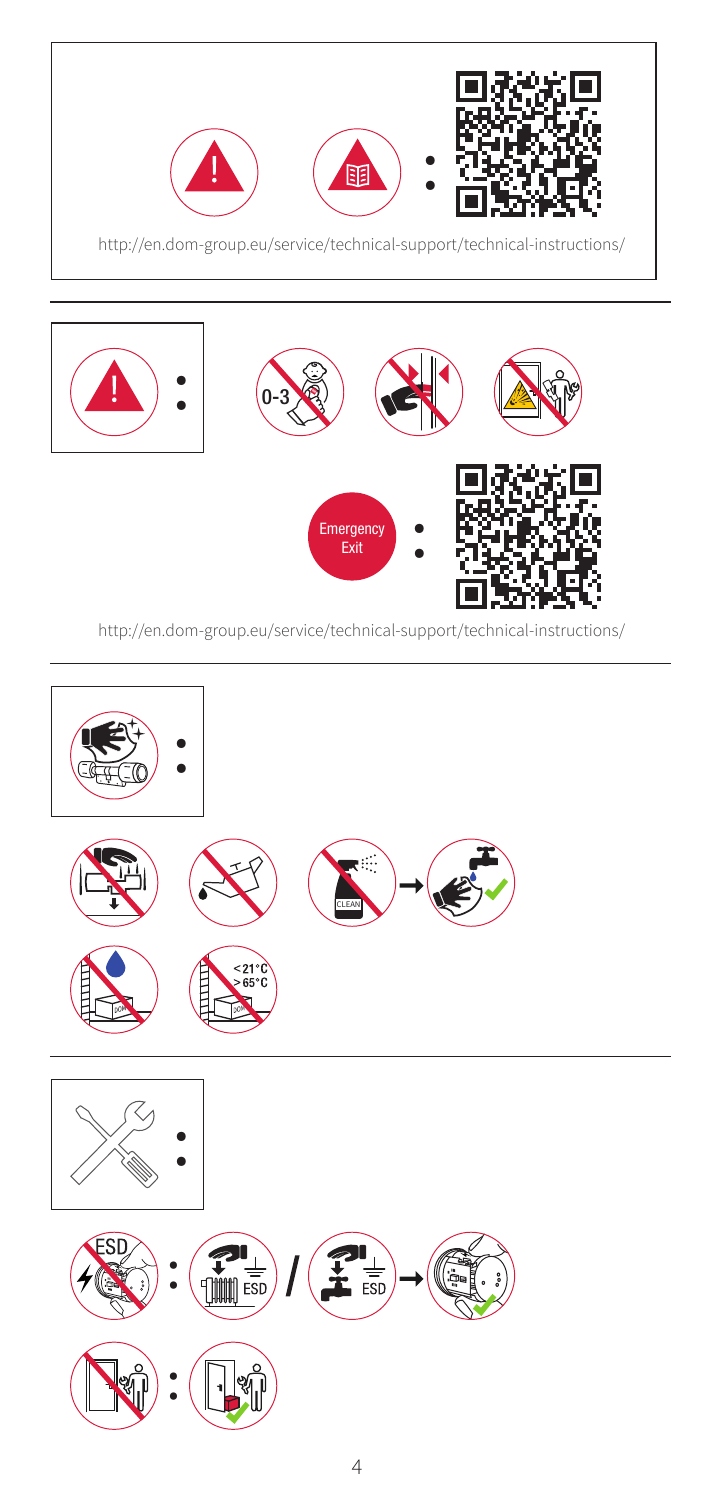



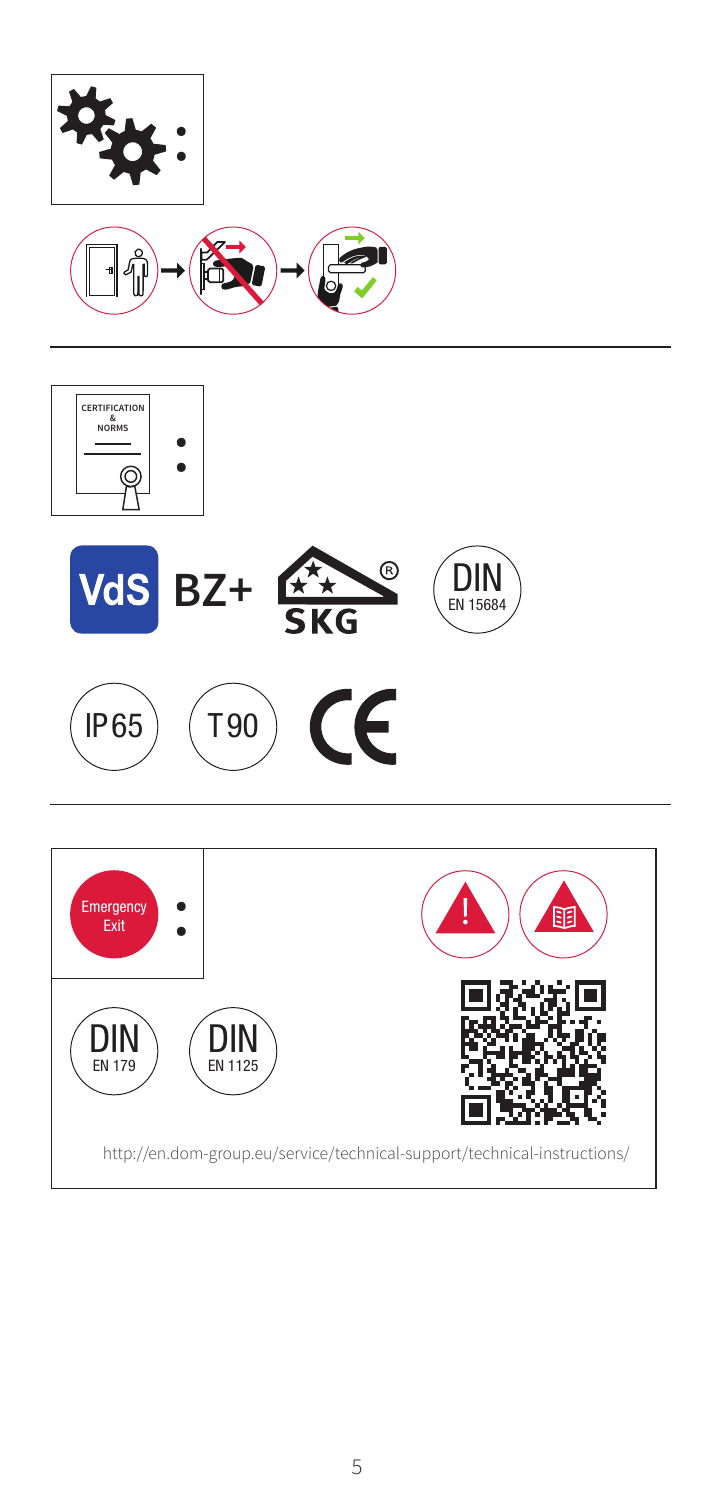

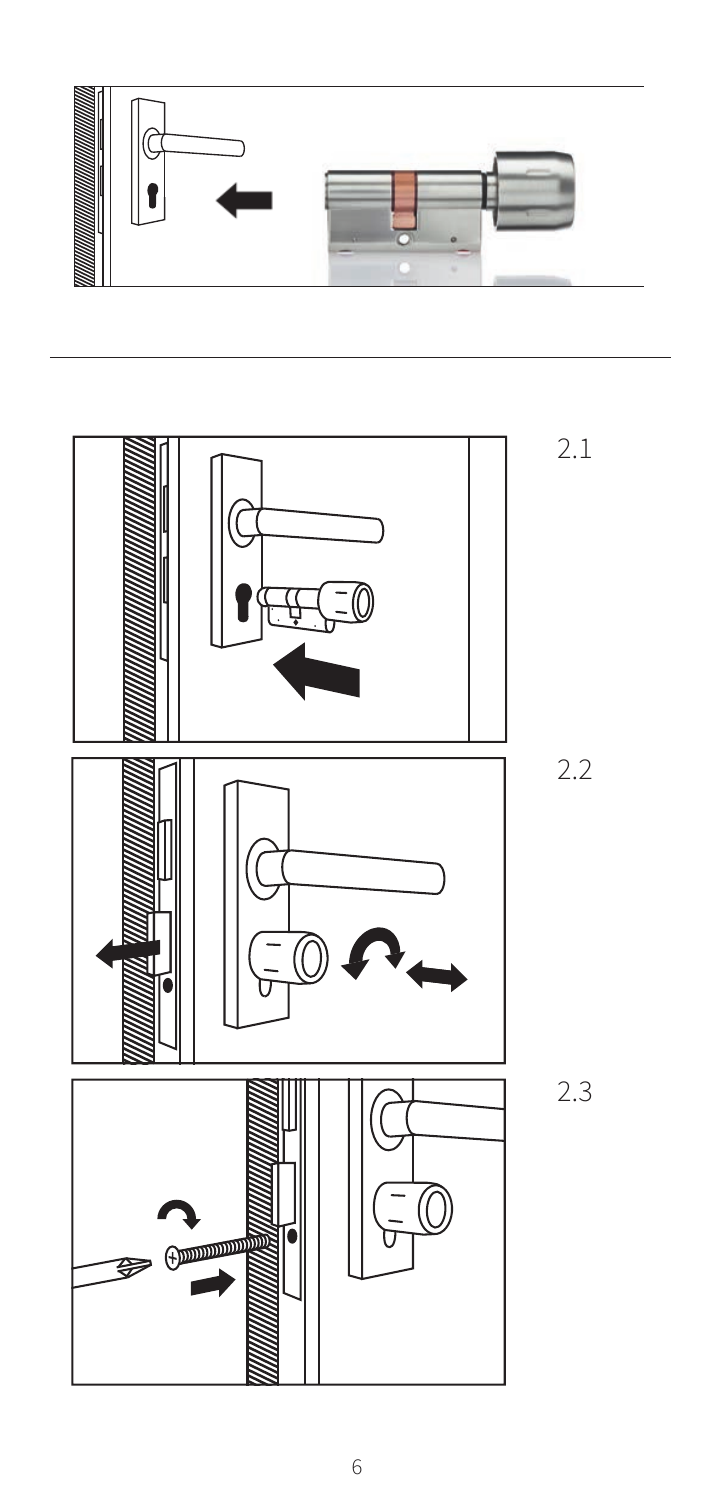



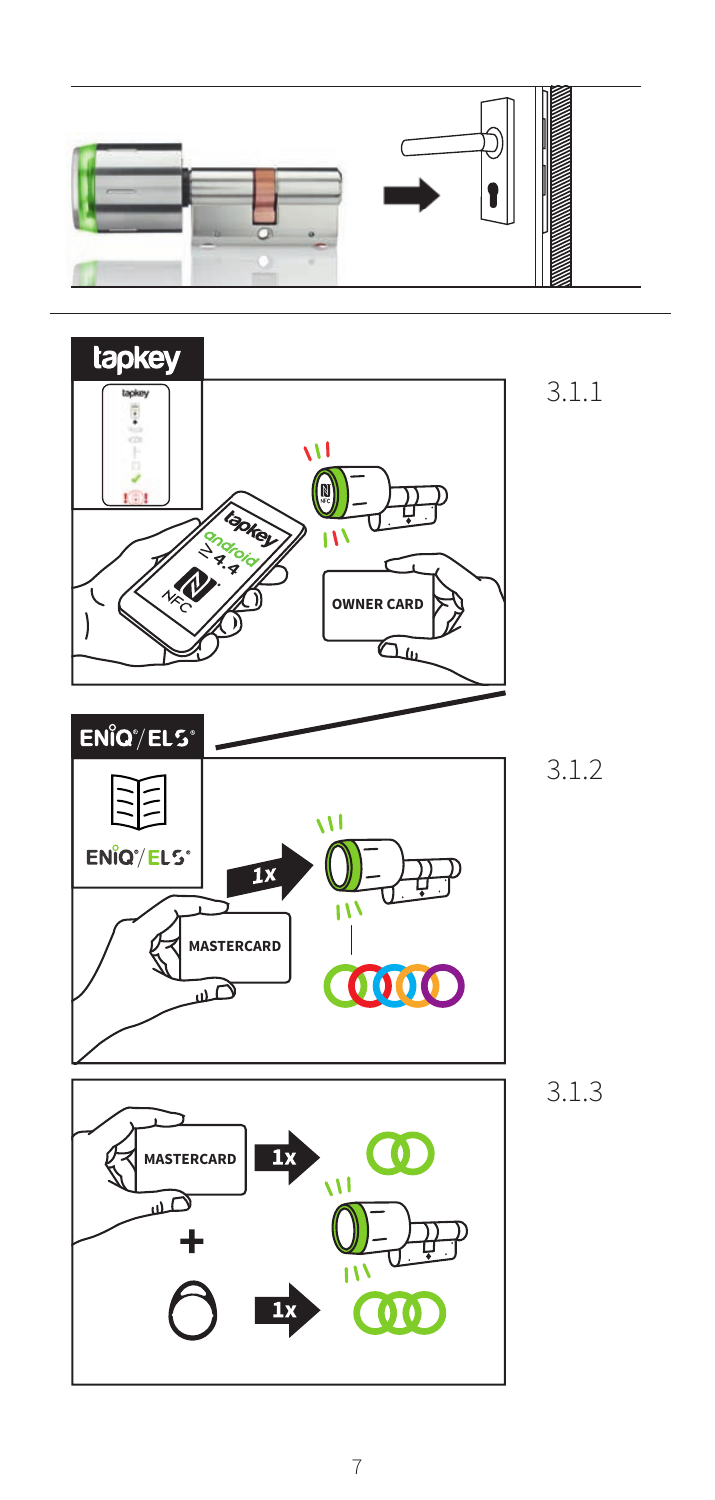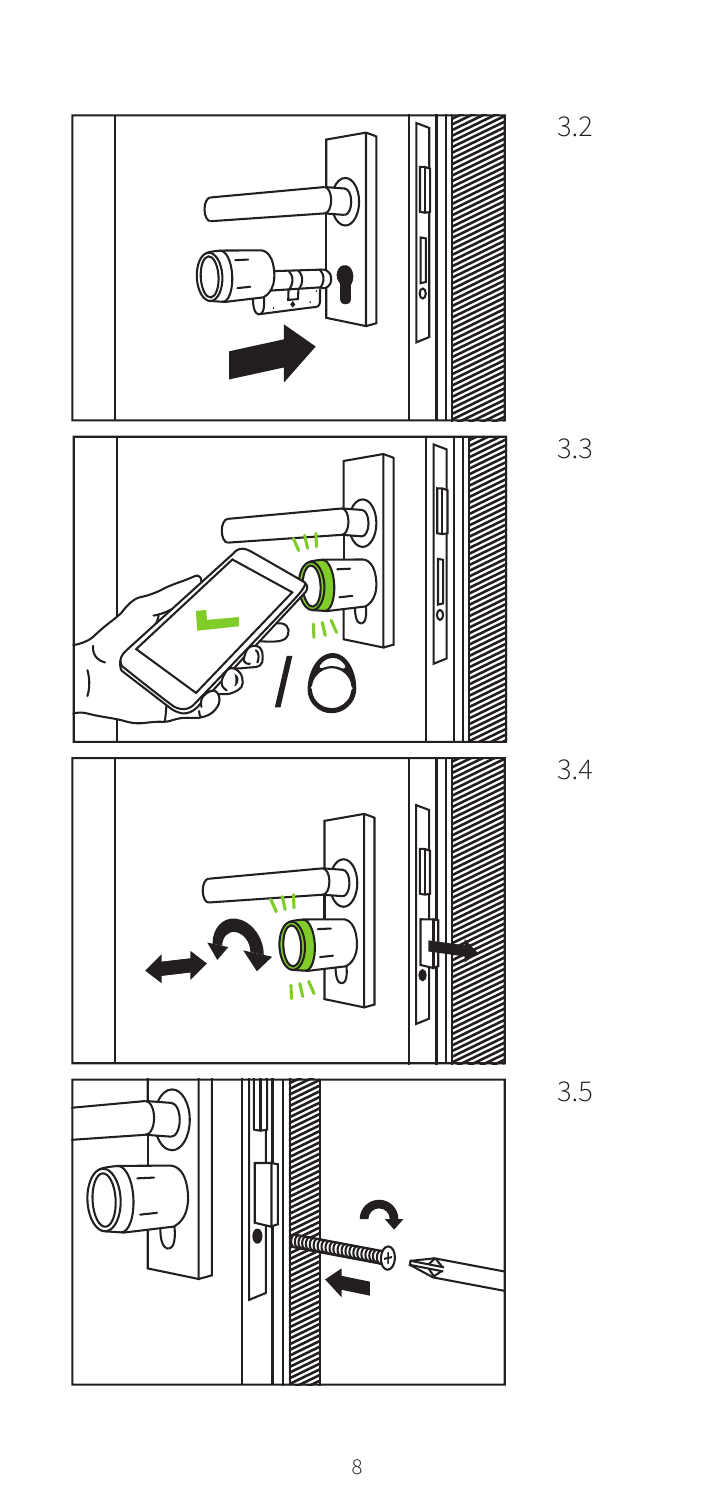

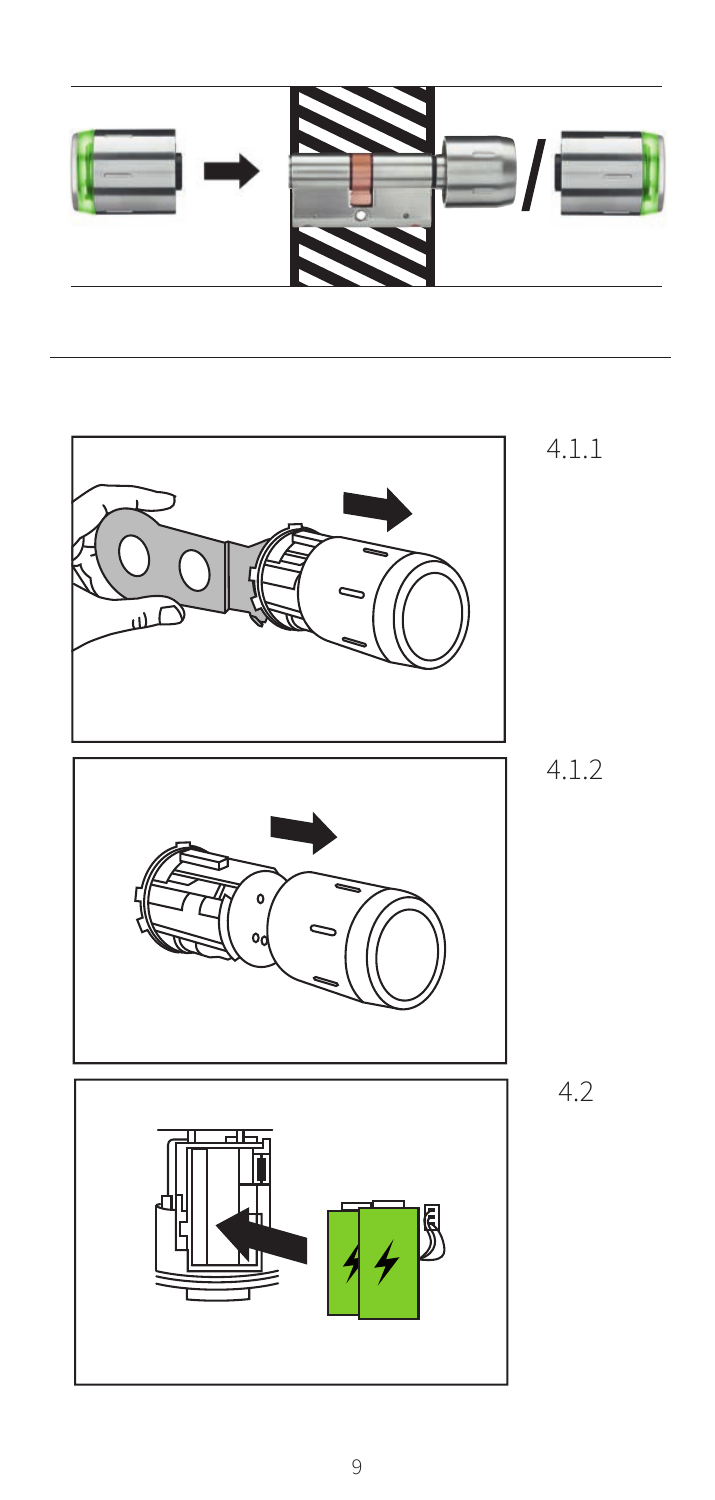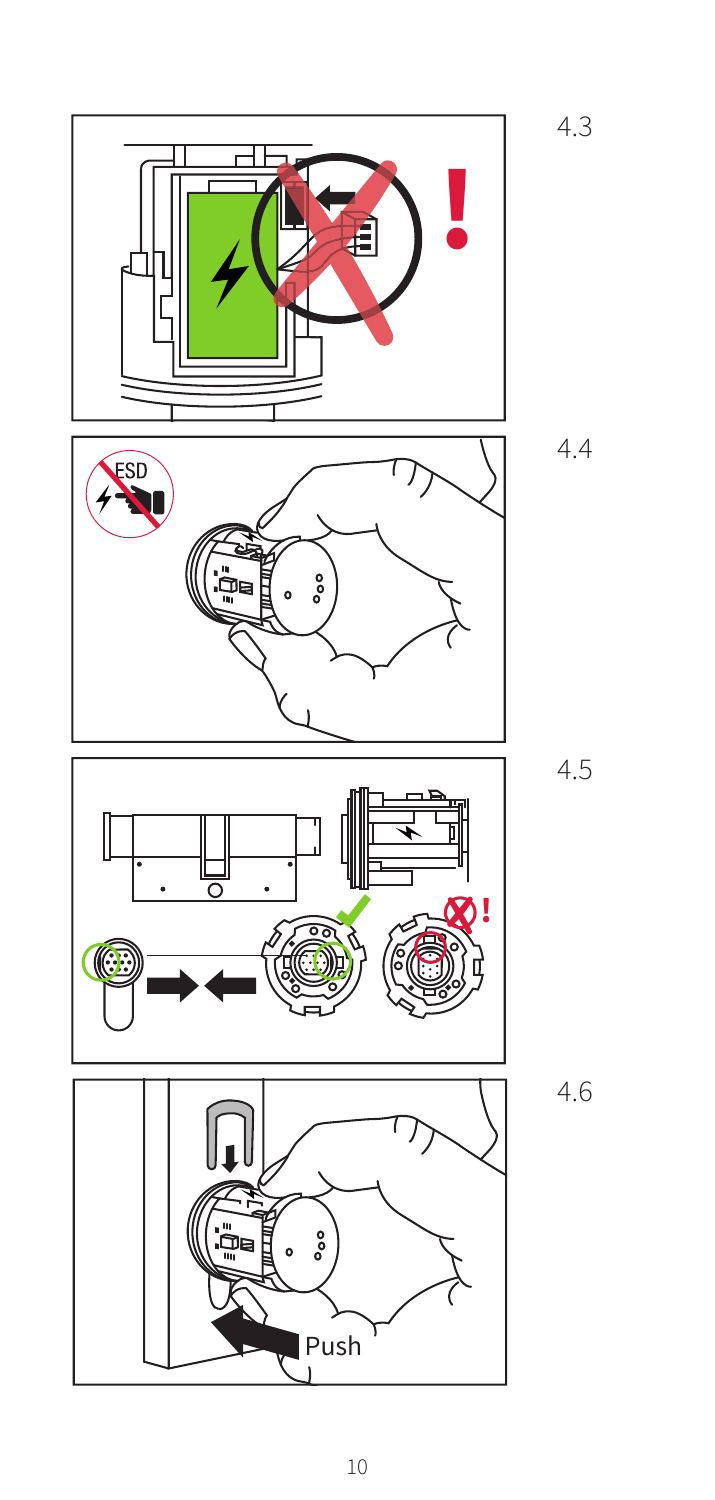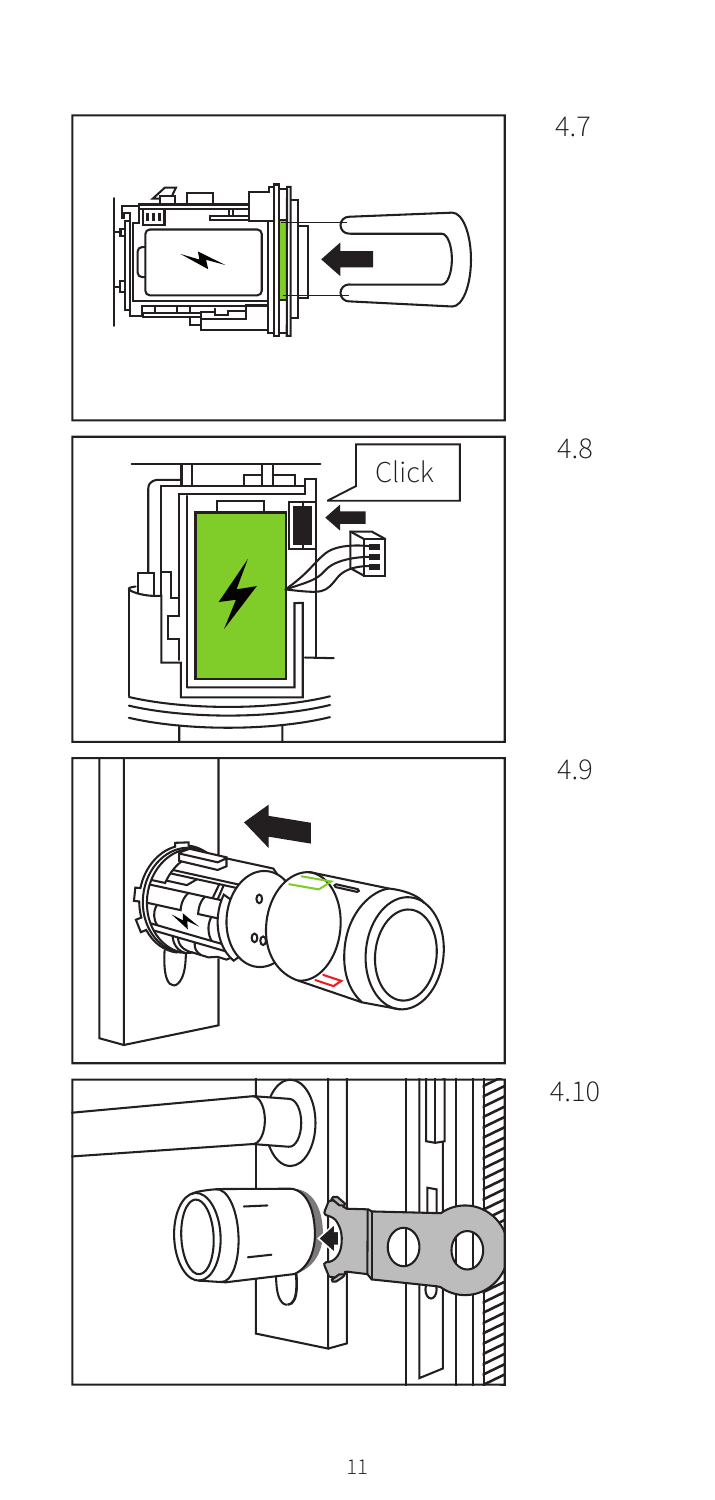4.11

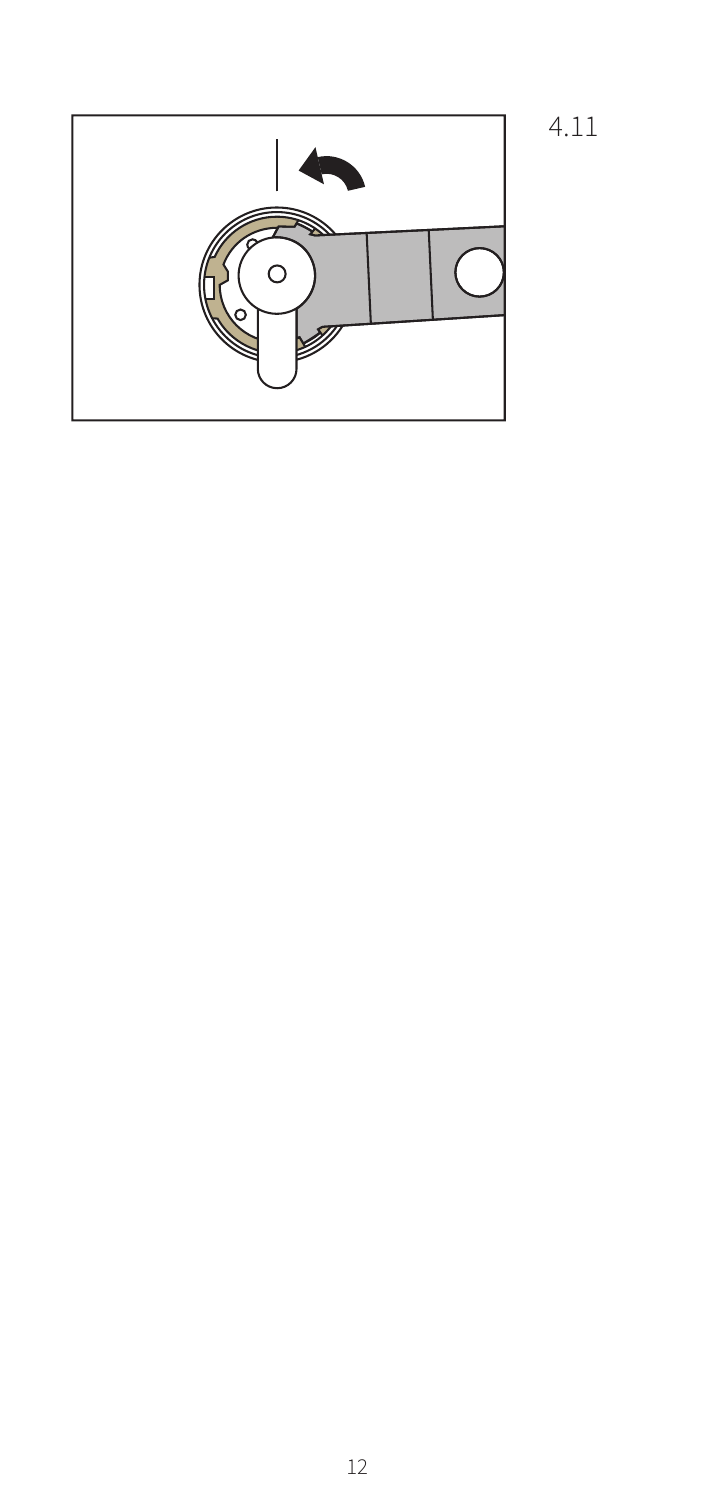

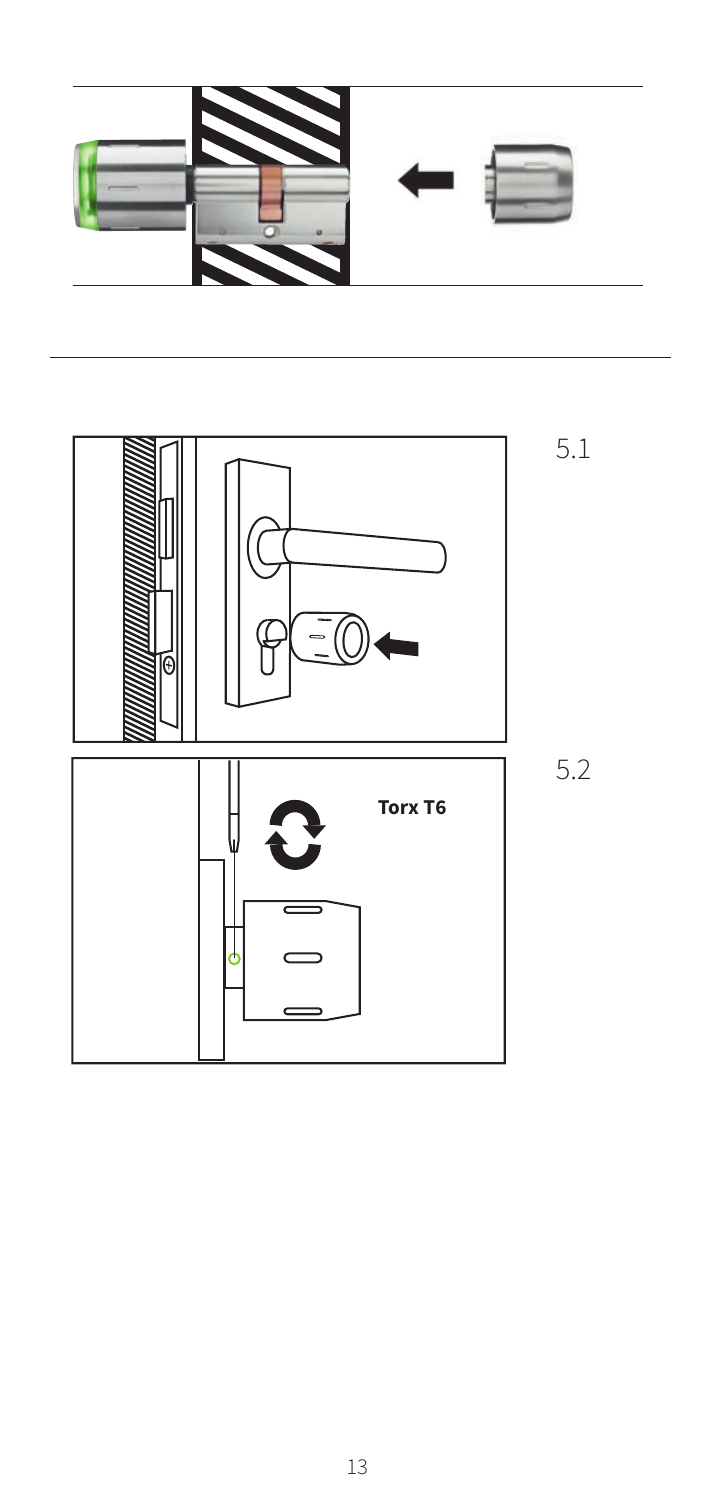

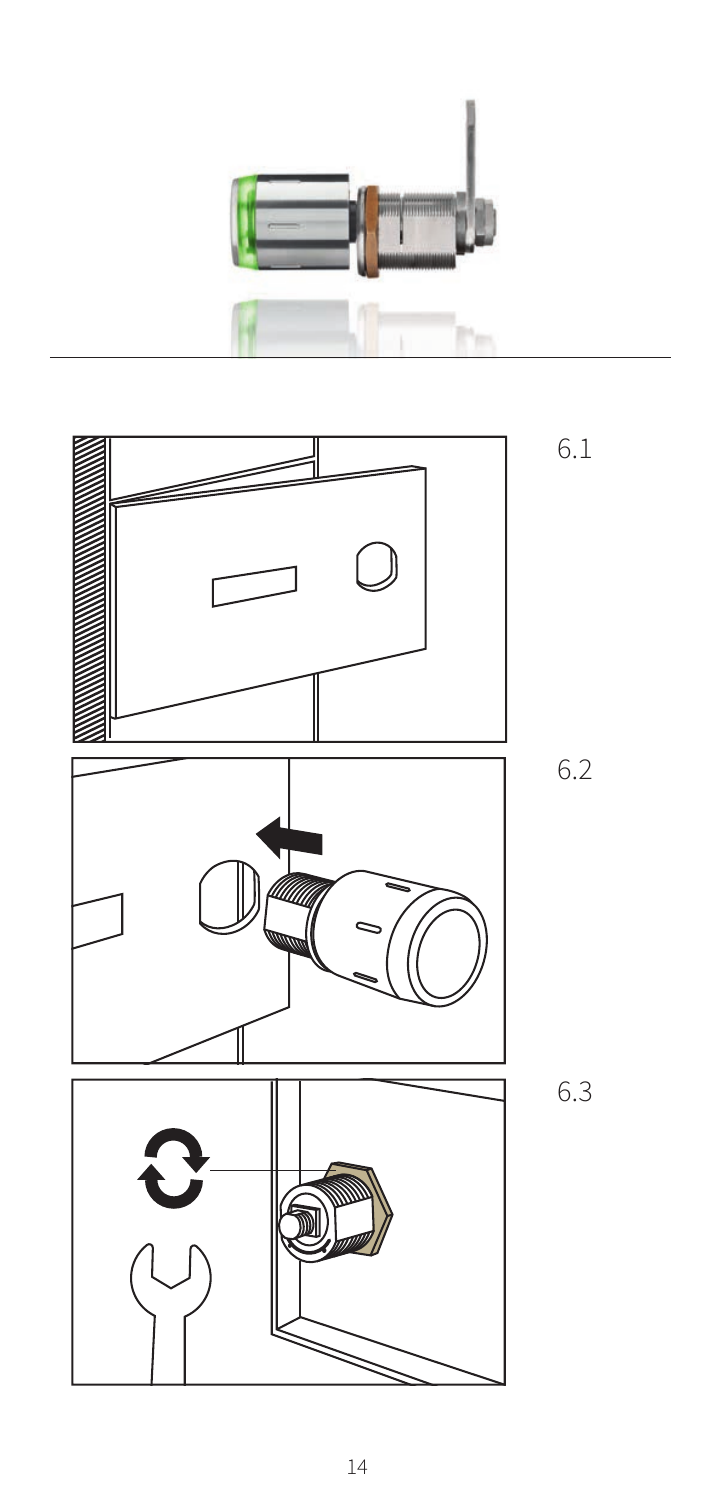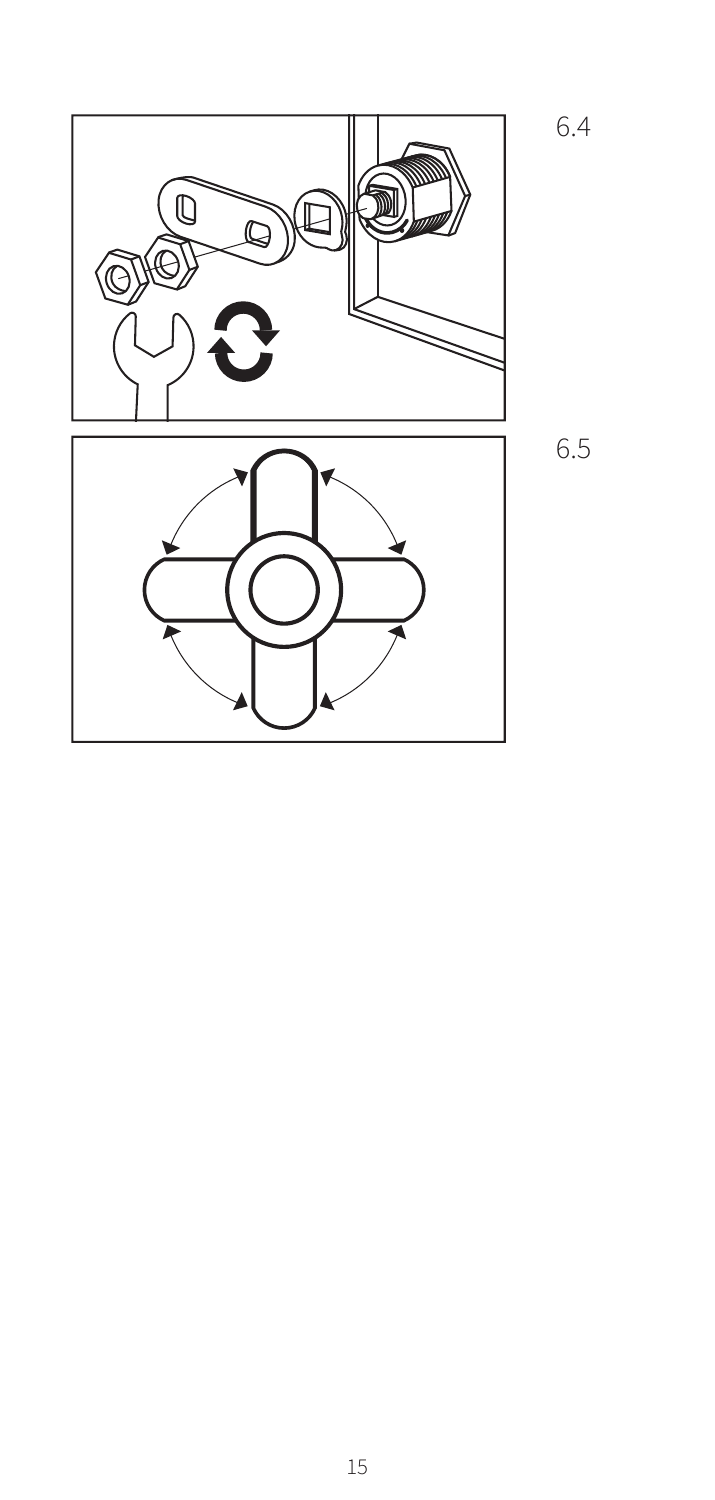$$
\boxed{4}\boxed{4}^{\mathbb{F}}\rightarrow\boxed{4}\boxed{4}^{\mathbb{F}}
$$









7.1.1



7.2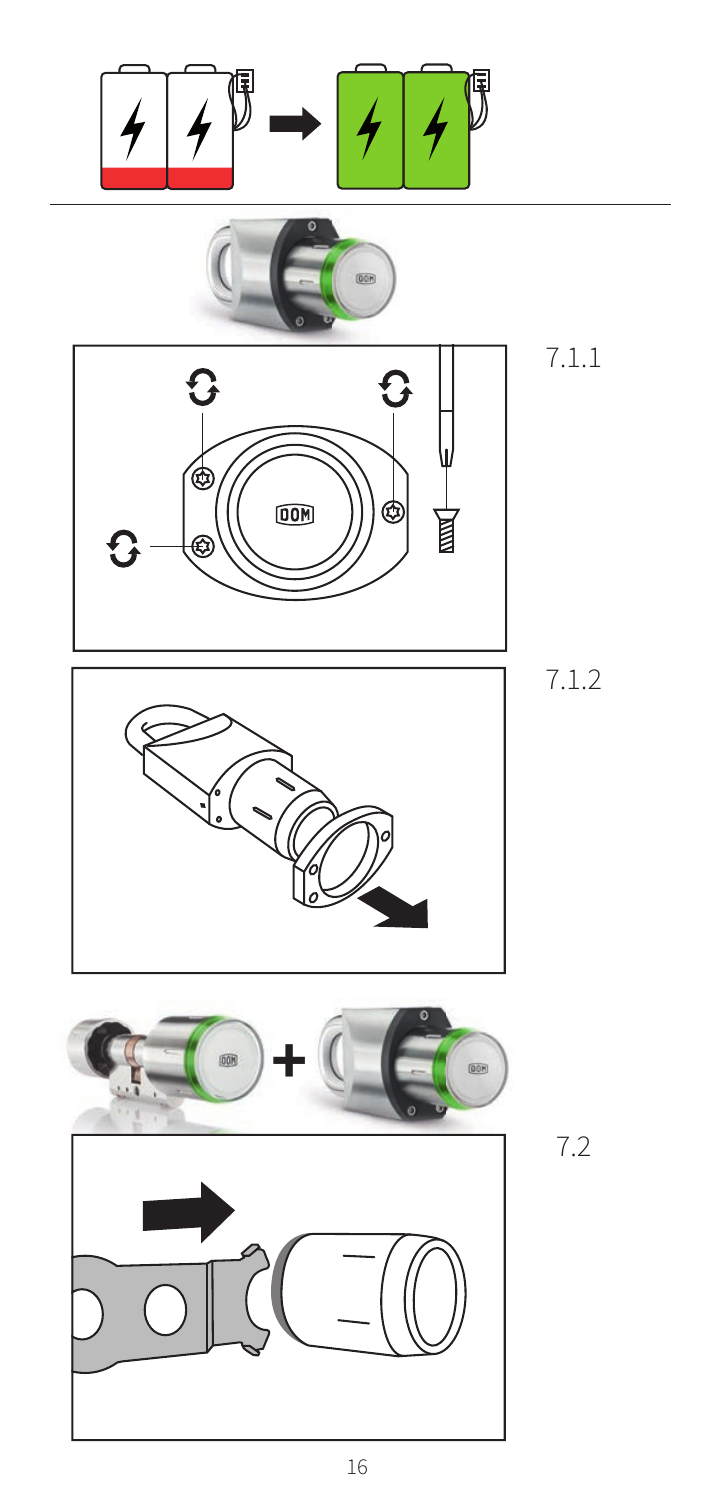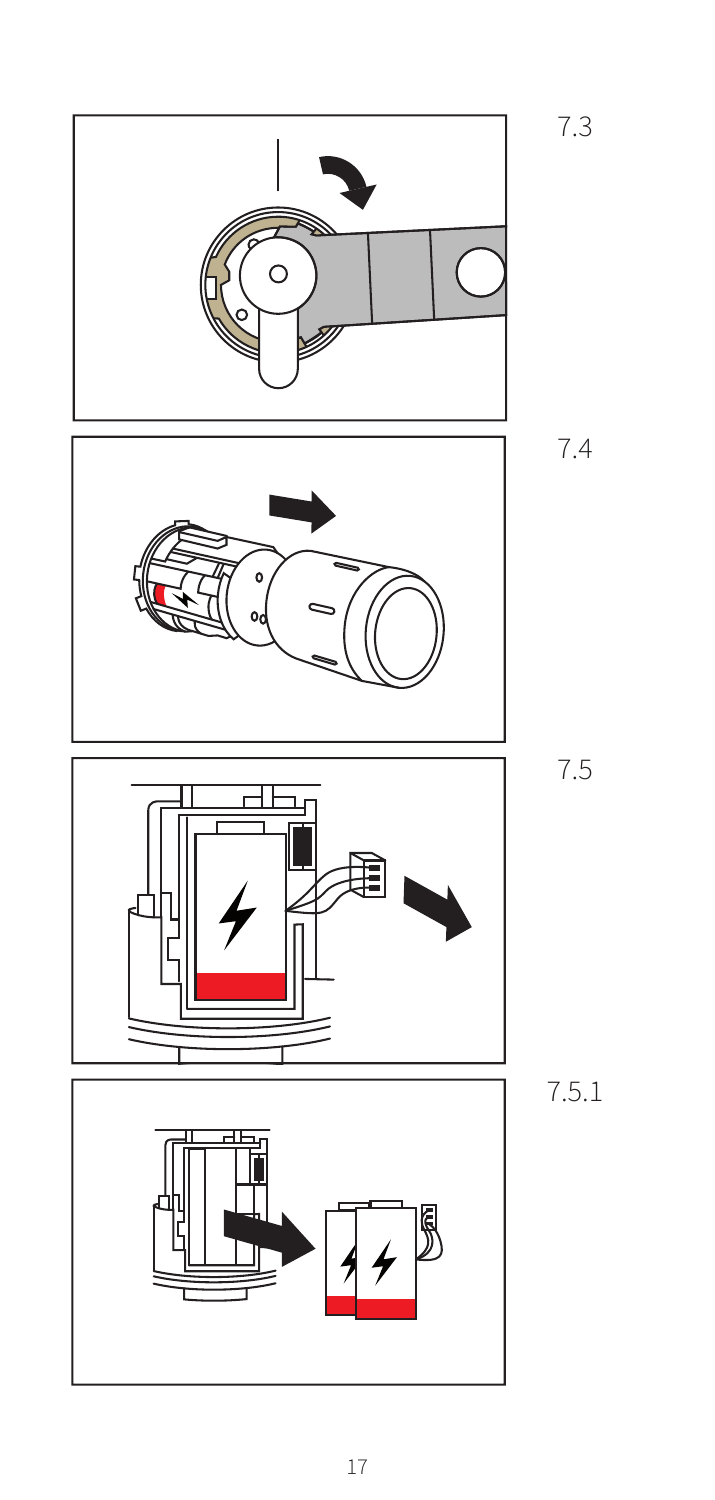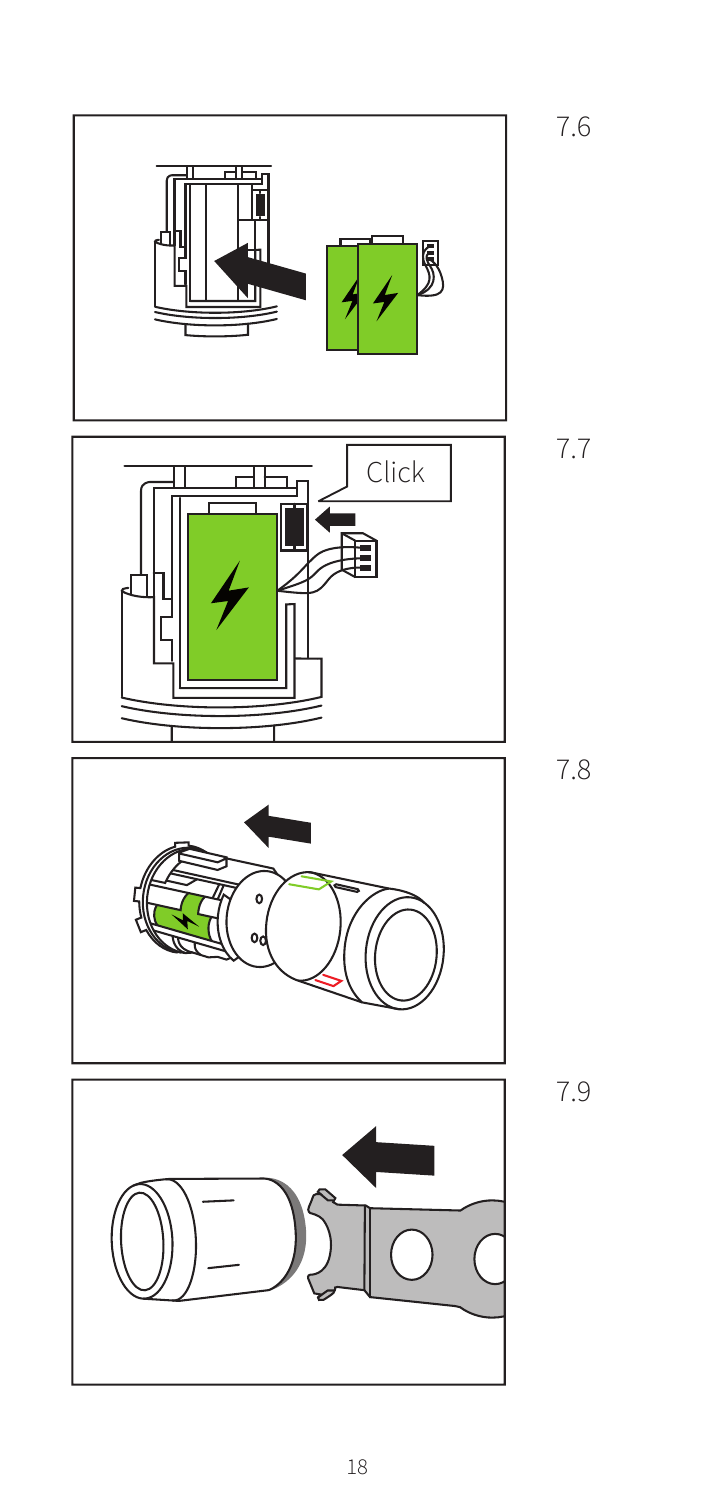







7.11.1

7.10

7.11.2